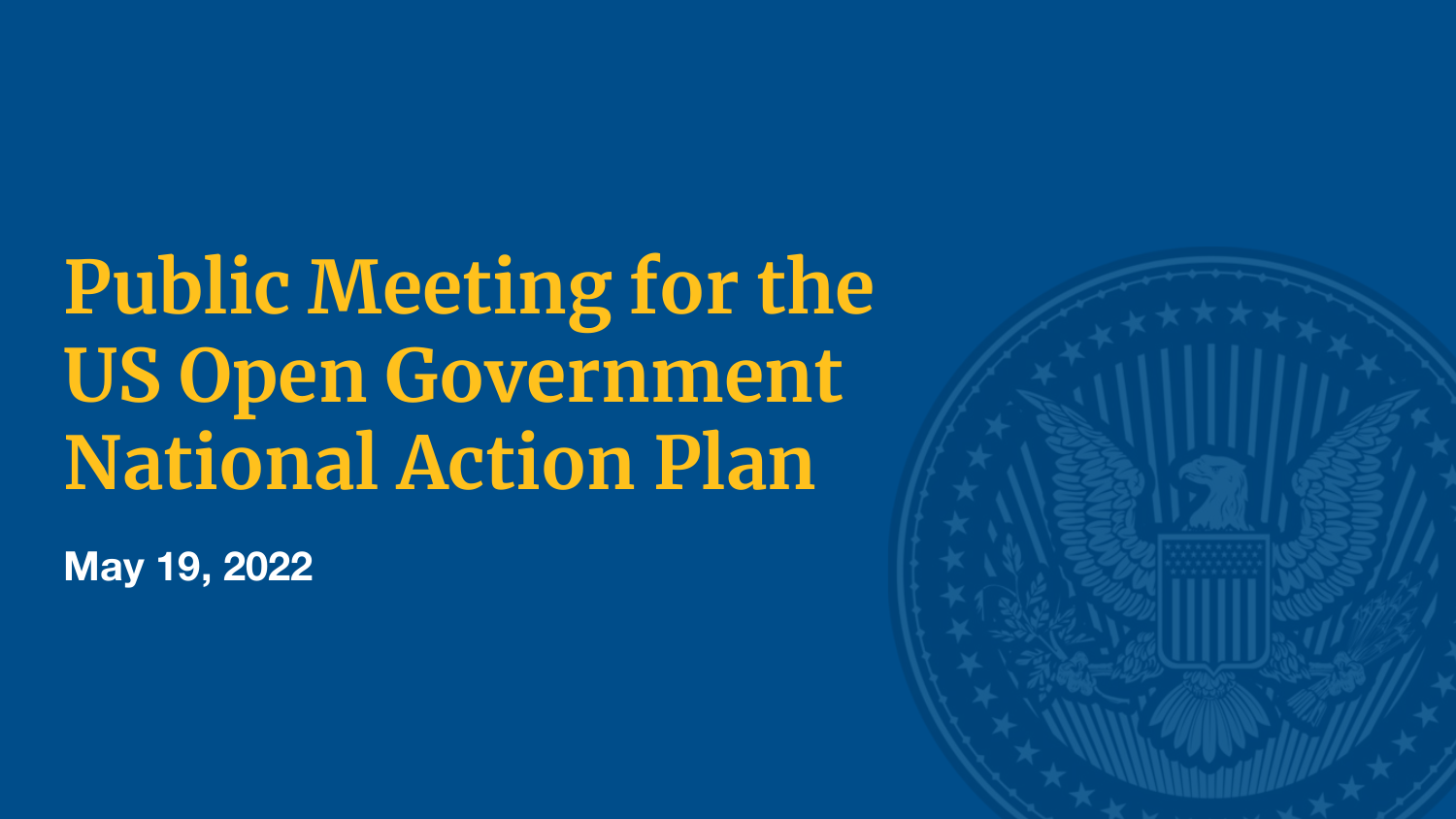

- **Welcome from the White House and GSA** Alex Macgillivray, White House OSTP; Phil Ashlock GSA
- **Participating in co-creating the US Open Government National Action Plan**  Phil Ashlock, GSA
- **● Civil Society: Blueprint for Accountability:** Lisa Rosenberg, Open the Government
- **● Q&A**
- **Next steps on the NAP co-creation process** Phil Ashlock, GSA
- **● Q&A**

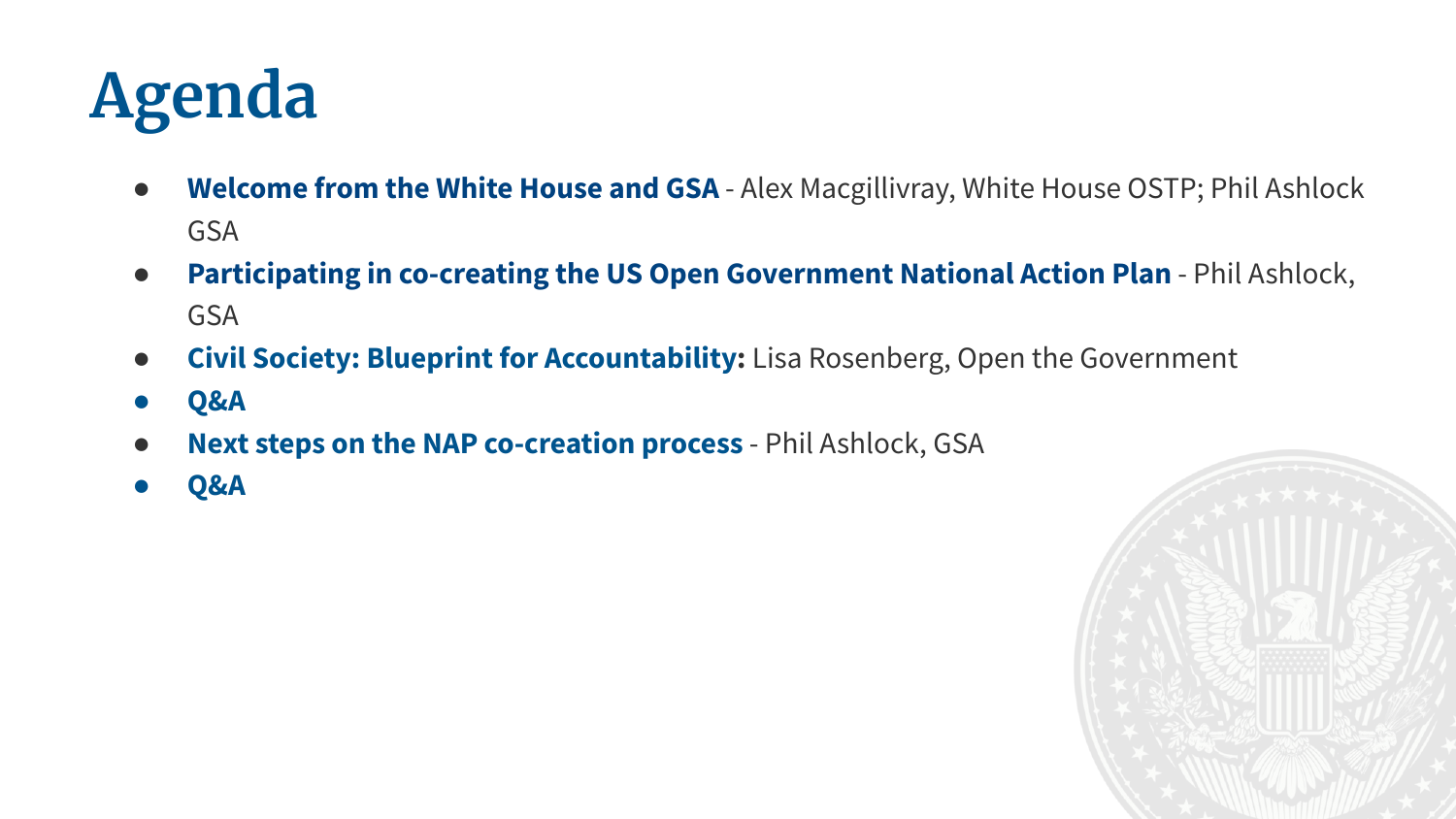# **Welcome & National Action Plan Updates**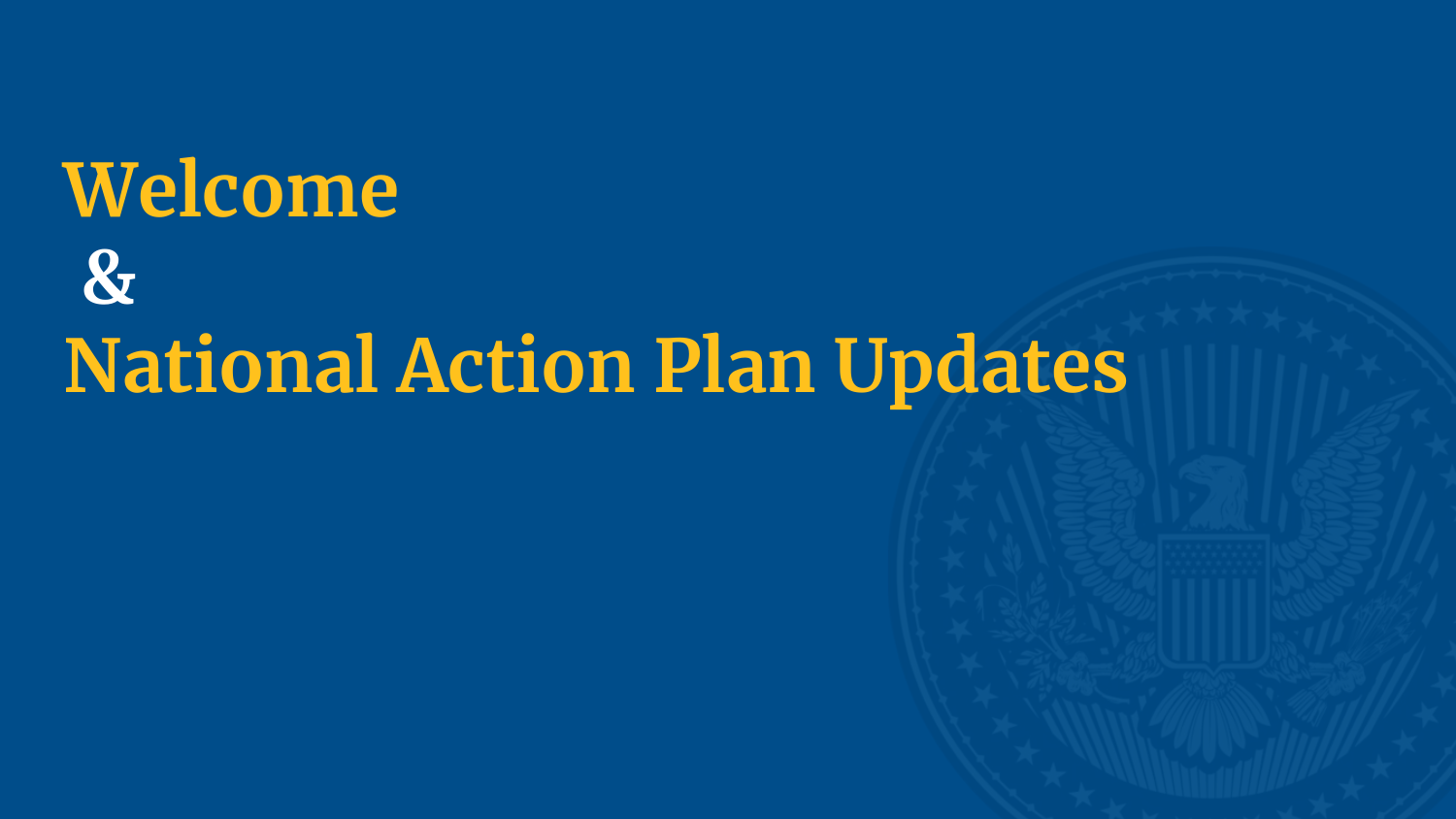## **Participating in co-creating the 5th US Open Government National Action Plan**

Co-creation plan: https://open.usa.gov/national-action-plan/co-creation/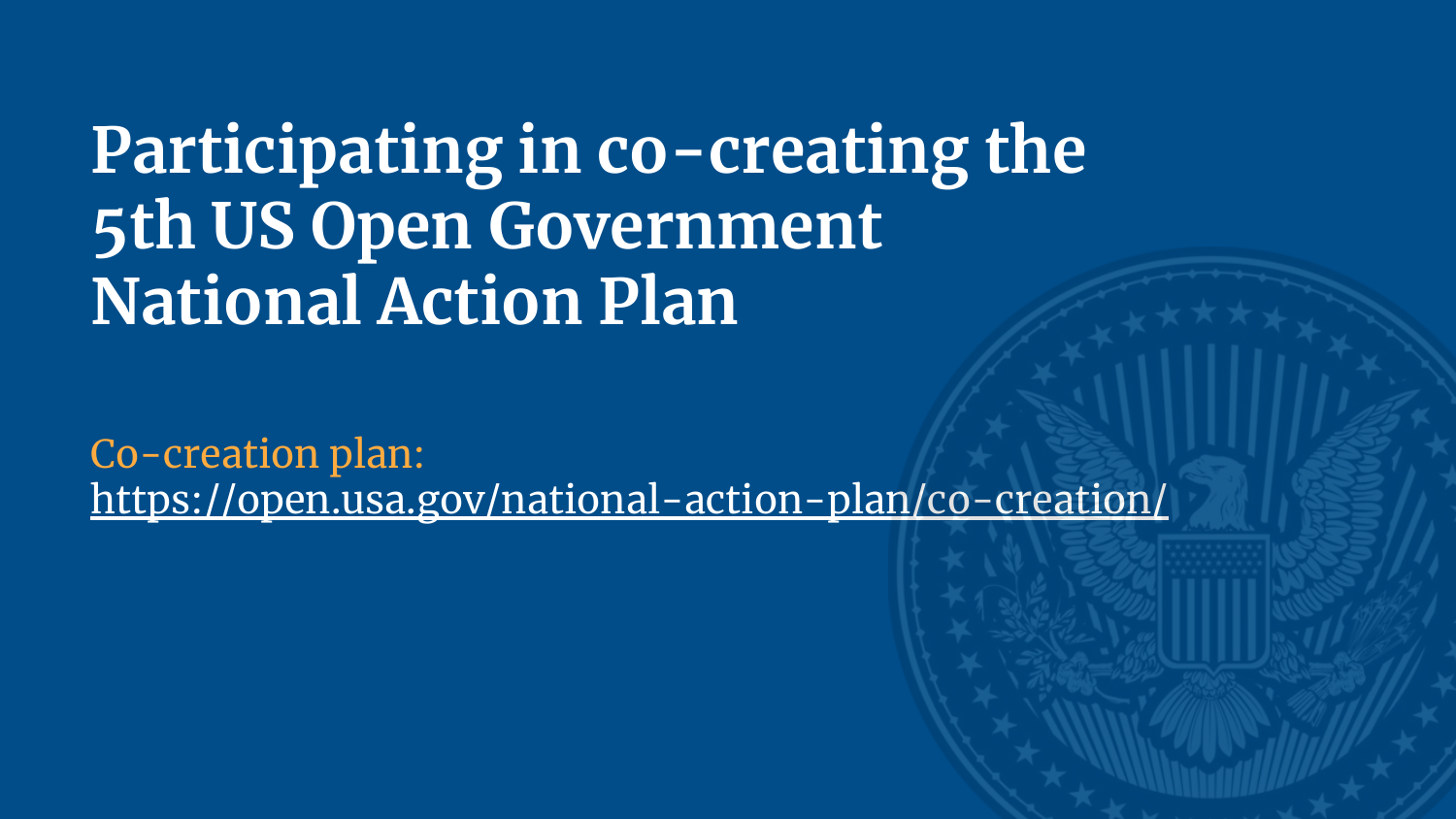### **US National Action Plan 5 2022-2024**

Working Timeline for Co-Creation

- **May 2022 Outreach:** Outreach and idea generation, identify existing recommendations, establish relationships
- **June 2022 Shaping:** Problem definitions, identifying solutions, identifying themes
- **July 2022 Drafting:** Thematic workshops, drafting commitments
- **August 2022 Reviewing:** First draft, consultation, and feedback
- **September-November 2022 Finalization:** Final clearance and publication

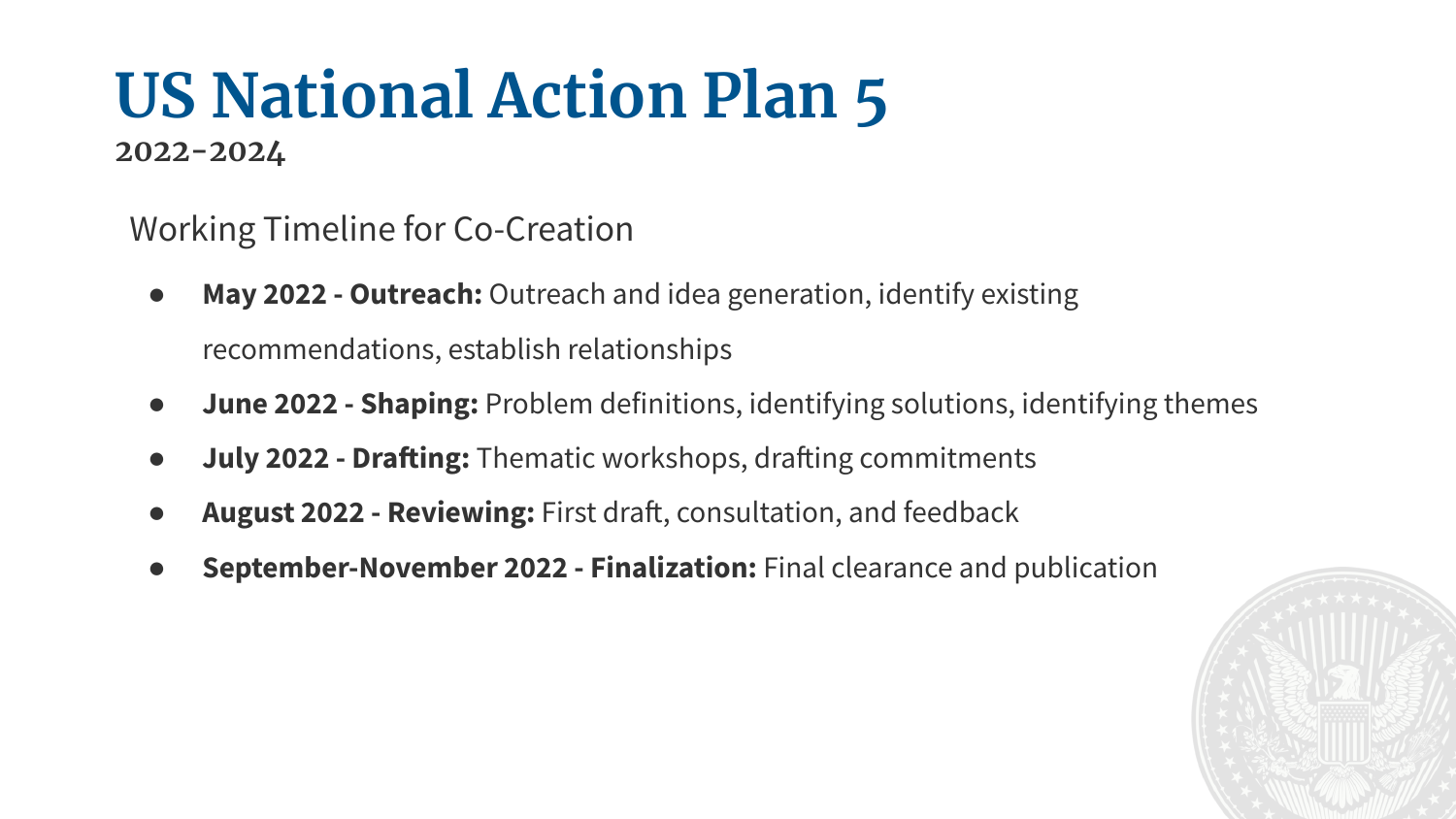# **US National Action Plan 5**

**2022-2024**

Beginning the Co-Creation Process

- **April/May 2022 Preparation:** Finalize and publish the co-creation plan
	- Co-creation plan was published May 6 and co-creation officially begins May 20
- **May 2022 Outreach:** Outreach and idea generation, identify existing recommendations, establish relationships
	- Additional communications and outreach are launched to bring more people and organizations into the process.
	- Input form is launched to solicit initial ideas for commitments
	- Convenings in May and June

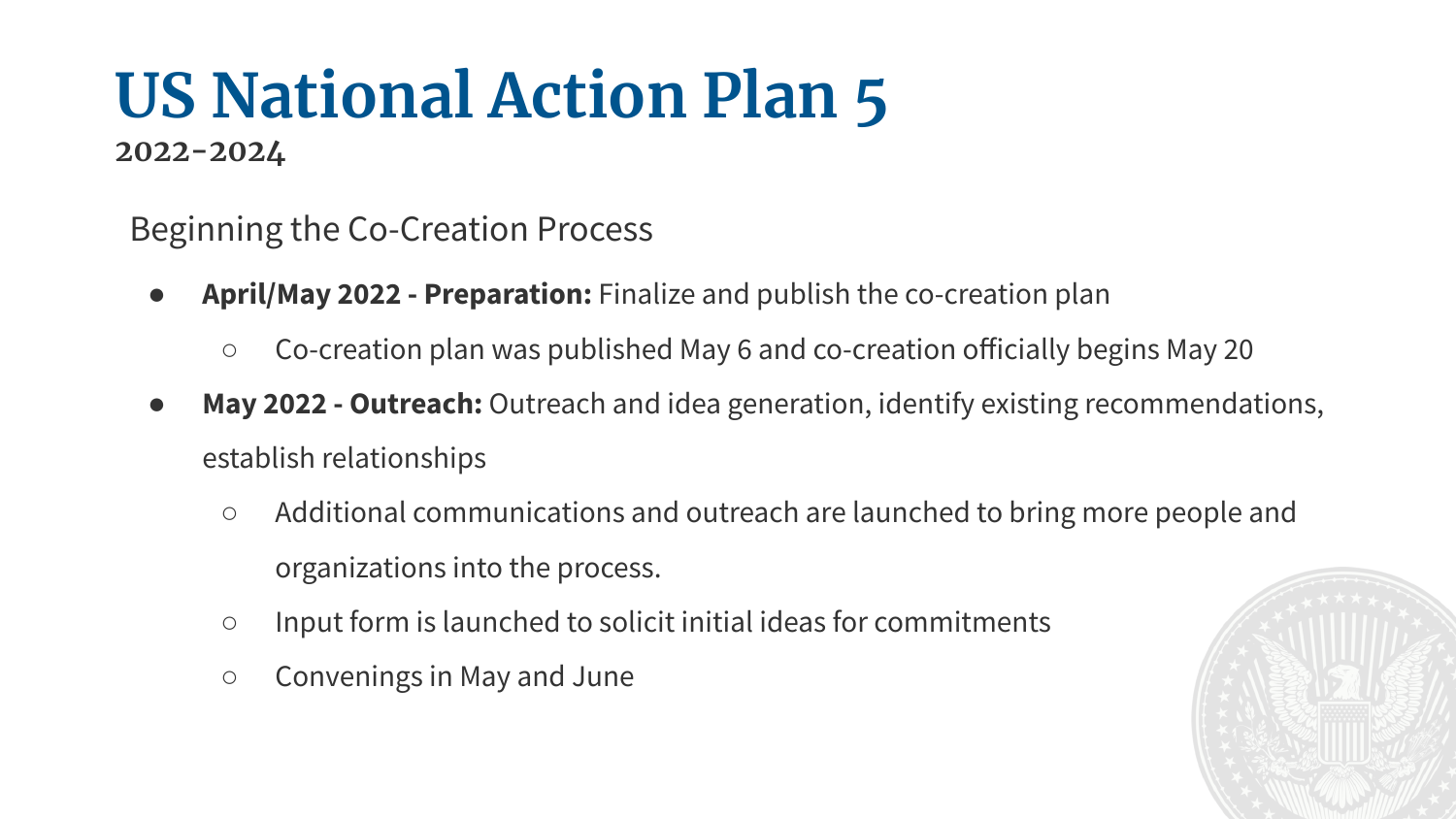### **Outreach, Research, Problem Statements Phase 1: May 2022**

Provide input on open.usa.gov beginning May 20th at 12pm ET

- **Outreach:** Identify civil society organizations, communities, experts, and more inclusive voices to help us inform and engage a more diverse and robust co-creation process.
- **Research:** Identify existing reports, recommendations, and landscape analysis to help us inform a comprehensive, responsive, and evidence-based co-creation process.
- **Problem Statements:** Explain the problem that open government can address. Identify unmet needs, broken processesses, and problems around transparency, participation, accountability. Explain how open government commitments can deliver a more responsive, equitable, and accountable government for and by the people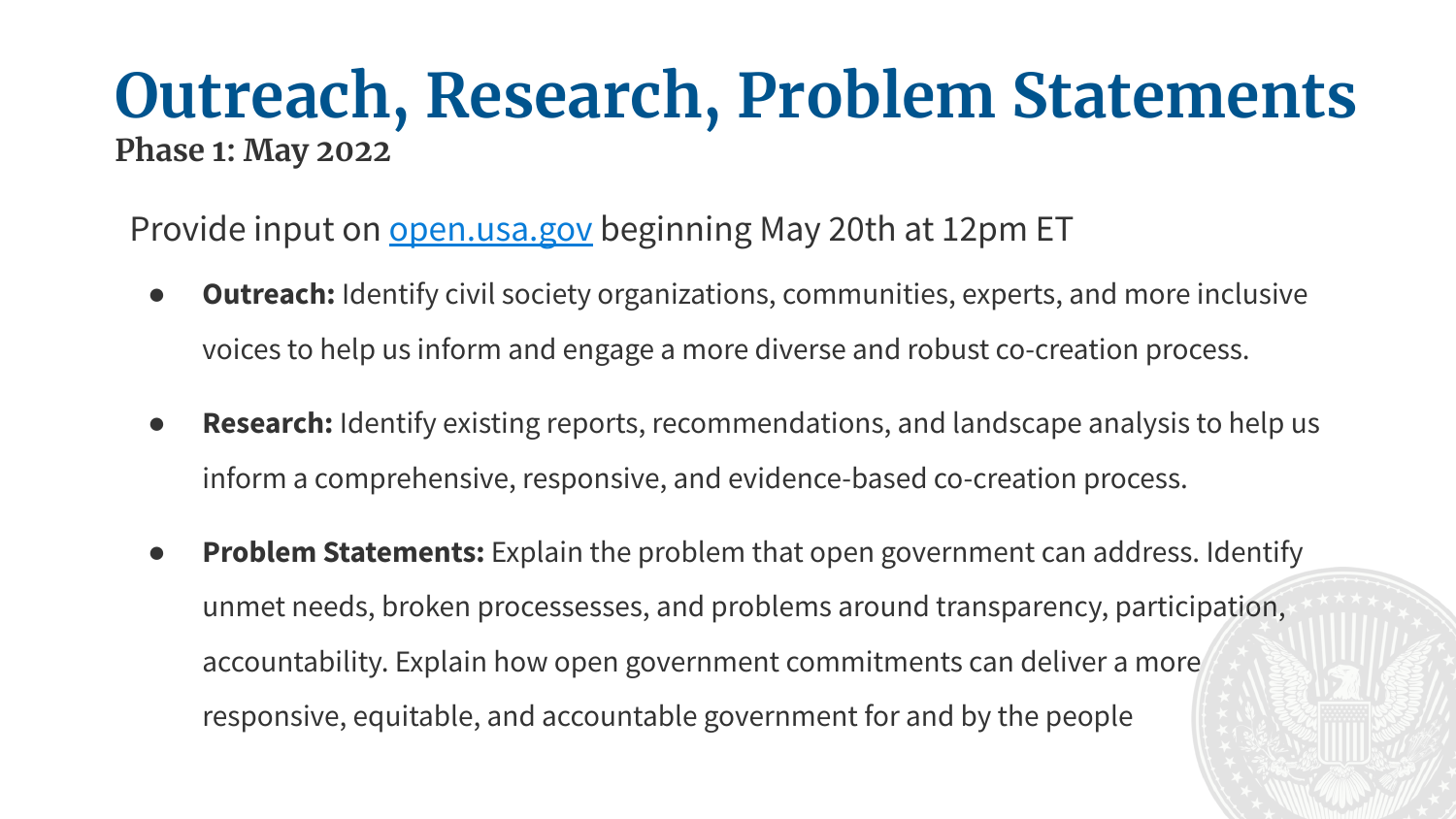### **Shaping Commitments Phase 2: June 2022**

Identify New and Existing Thematic Focus Areas

- **Example (Open Government Declaration)**
	- Increase the availability of information about governmental activities.
	- Support civic participation.
	- Implement the highest standards of professional integrity throughout our administrations.
	- Increase access to new technologies for openness and accountability.

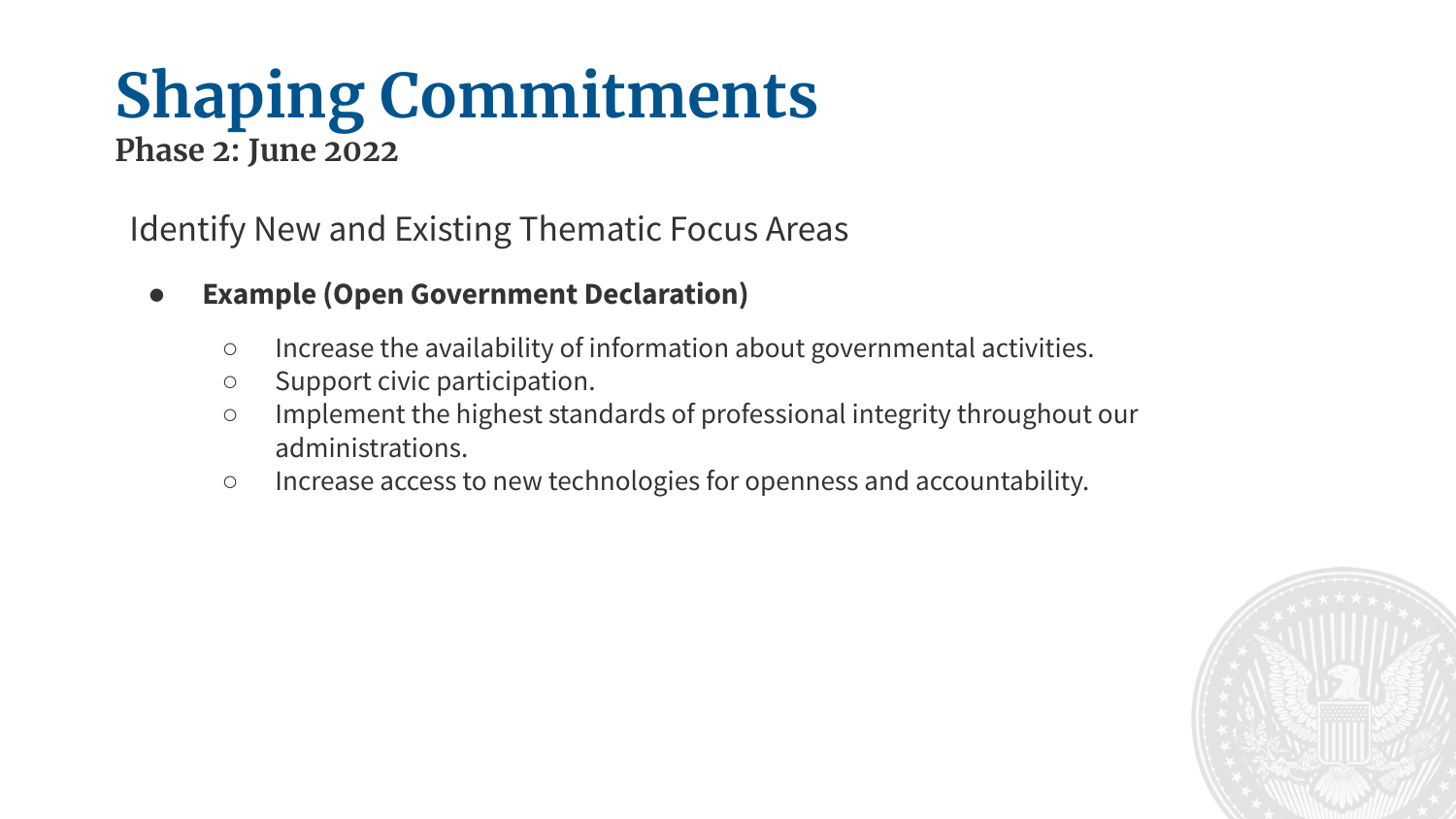### **Shaping Commitments Phase 2: June 2022**

Identify New and Existing Thematic Focus Areas

#### ● **Example (OGP Policy Areas)**

- Anti-Corruption
- Civic Space
- Defending Journalists and Activists
- Freedom of Assembly
- Freedom of Association
- Digital Governance
- Fiscal Openness
- Gender
- Justice
- Marginalized Communities
- Natural Resources
- Open Parliaments
- Public Service Delivery
- Right to Information

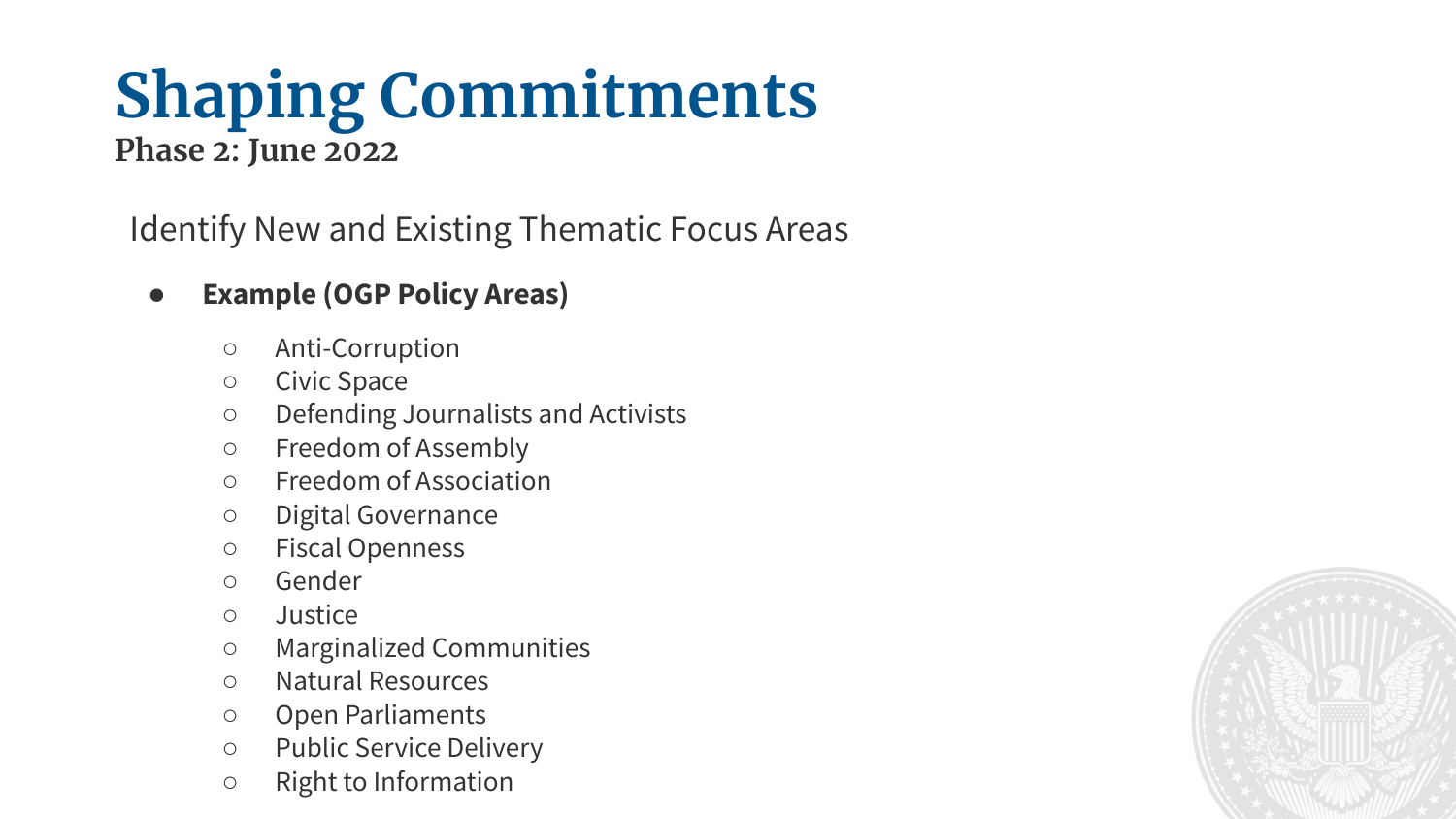### **Shaping Commitments Phase 2: June 2022**

Identify New and Existing Thematic Focus Areas

- **Example (President's Management Agenda)**
	- Strengthening and Empowering the Federal Workforce
	- Delivering Excellent, Equitable, and Secure Federal Services and Customer Experience
	- Managing the Business of Government

#### **Example (White House Priorities)**

- COVID-19
- Climate
- Racial Equity
- Economy
- Health Care
- Immigration
- Restoring America's Global Standing

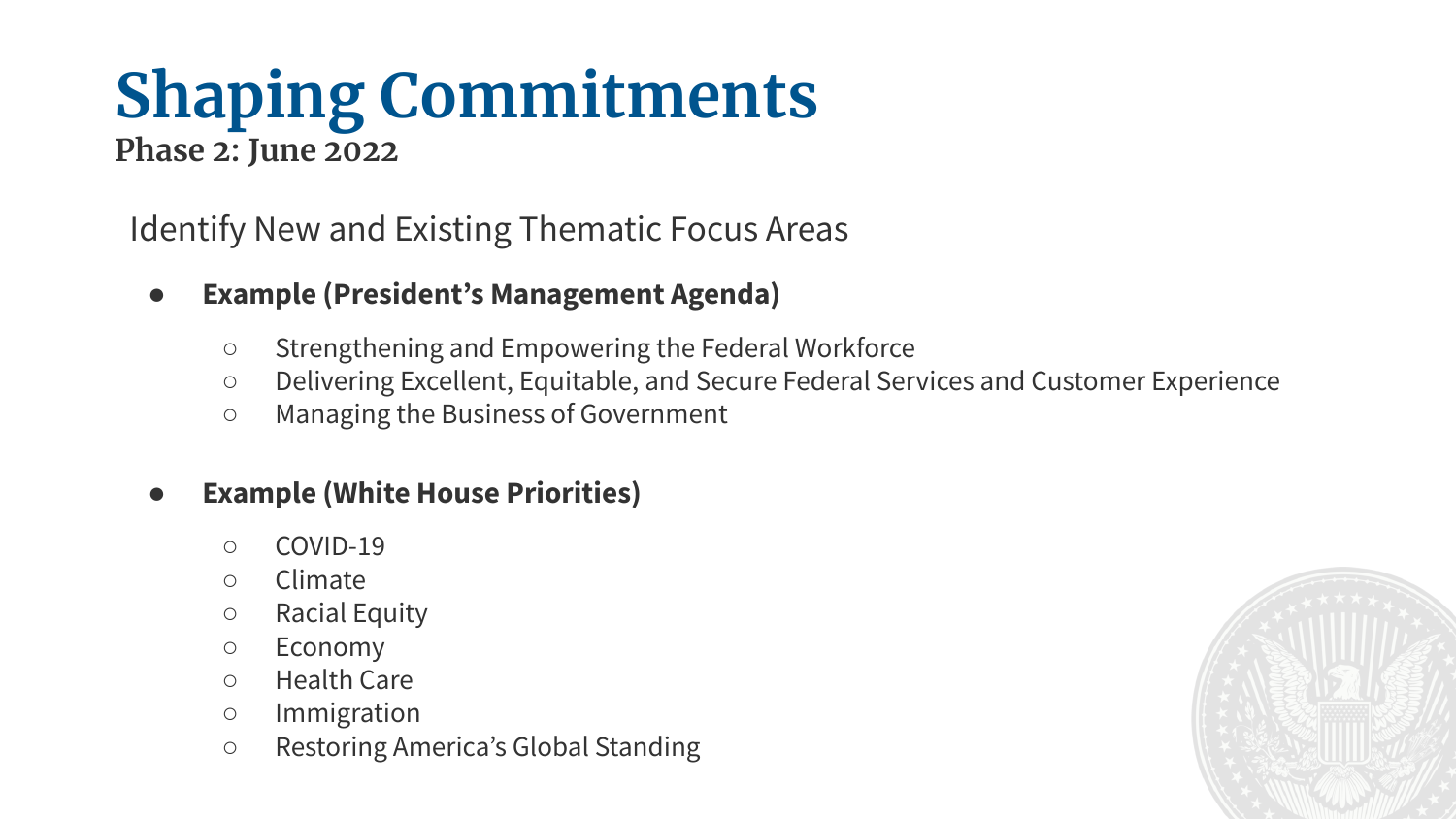#### FACT SHEET: The Biden-Harris Administration is Taking Action to Restore and Strengthen American Democracy

https://www.whitehouse.gov/briefing-room/statements-releases/2021/12/08/fact-sheet-the-biden-harris-ad ministration-is-taking-action-to-restore-and-strengthen-american-democracy/

- Delivering Broadband Access and Digital Literacy Skills
- Foster Civic Engagement and a Culture of National Service
- Investing in Civic Infrastructure
- Supporting Local Journalism
- Strengthening Democracy and Defending Against Authoritarianism
- Ensuring Compliance with Voting Rights Laws
- Making it Easier for Americans to Register to Vote
- Combating Misinformation and Disinformation
- (continued)

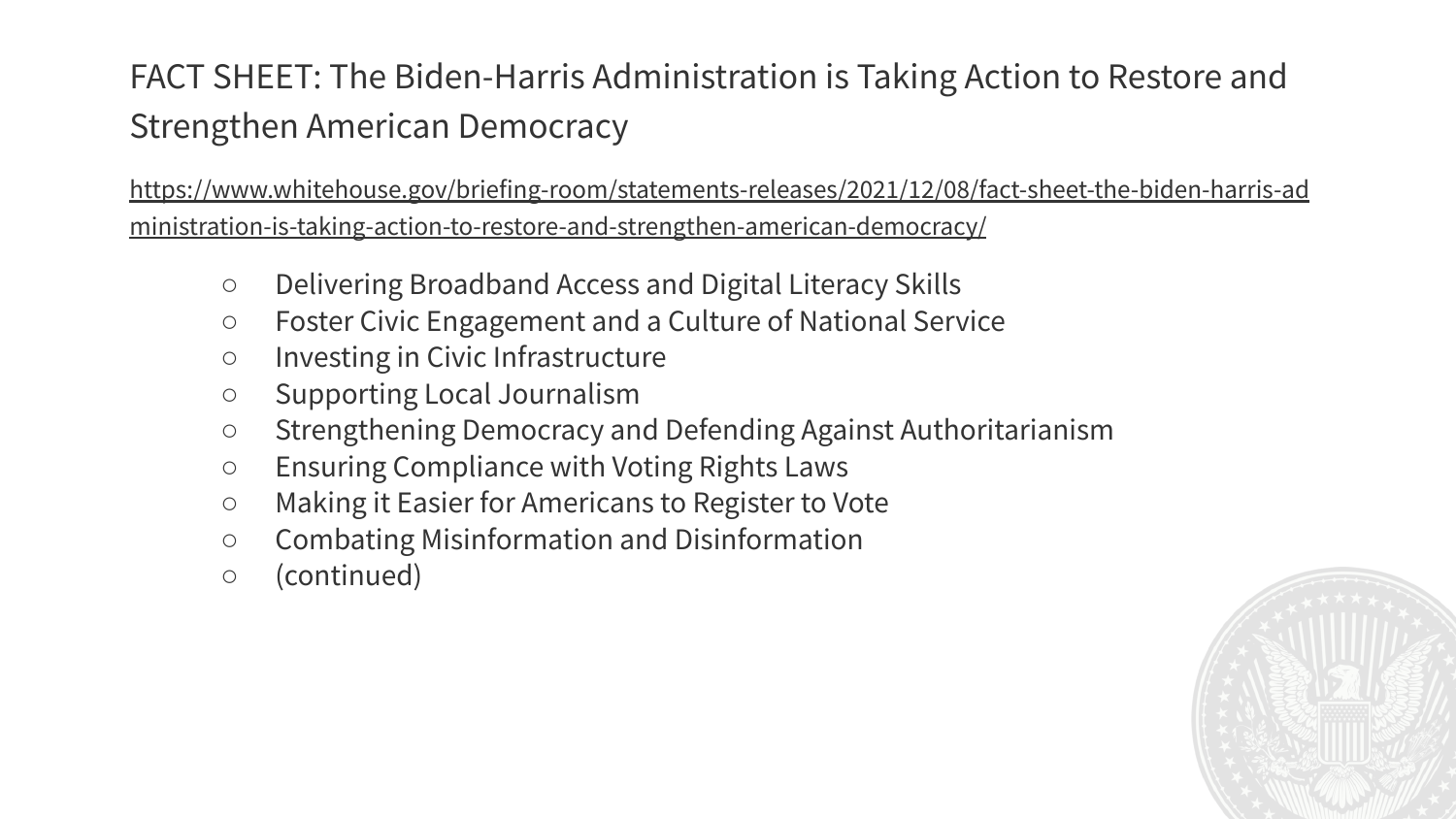- Fighting Corruption
- Developing a Strategy on Countering Corruption
- Restoring Ethics, Transparency, and the Rule of Law
- Promoting Respect for Human Rights
- Combating Human Trafficking
- Closing the Racial Wealth Gap
- Promoting Equality for Transgender and Gender Diverse Americans
- Strengthening Democracy
- Protecting the Sacred Right to Vote in Free, Fair, and Secure Elections.
- Collaborating with and Listening to Voting Rights Stakeholders
- Promoting Native American Voting Rights
- Protecting Election Workers
- Ensuring Secure and Reliable Elections
- Defending Against Foreign Interference
- Galvanizing Civic Engagement
- Supporting National Service and Volunteerism
- Promoting Civics Education
- Strengthening Democracy by Advancing Workers' Rights to Organize and Bargain Collectively
- Promoting Information Integrity and Democratic Values in Technology.
- Supporting and Defending Independent Media.
- Improving the Federal Government's Delivery of Services
- Ensuring an Accountable and Transparent Government that Works for the People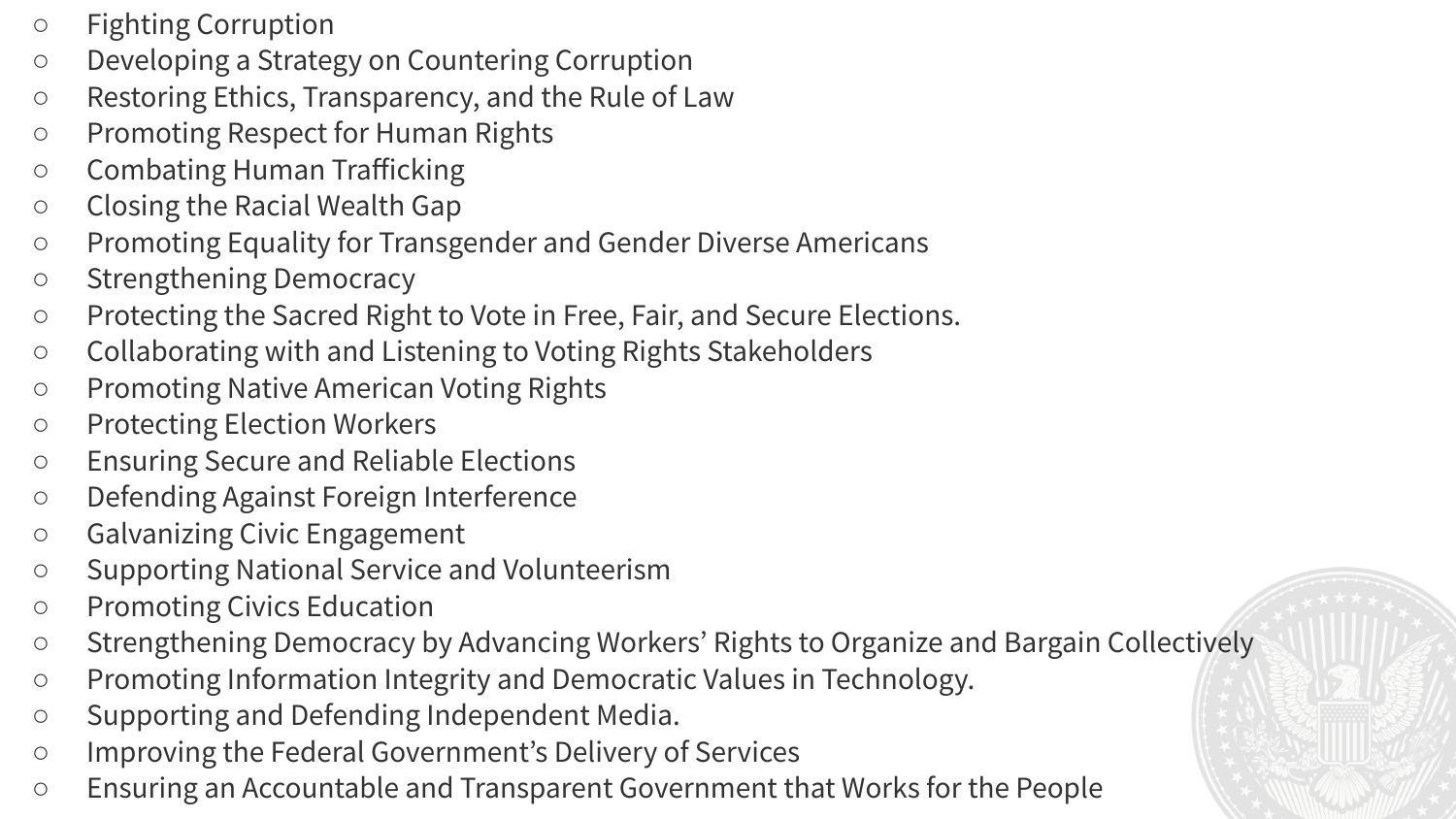### **Civil Society Voices: Blueprint for Accountability** Lisa Rosenberg, Open The Government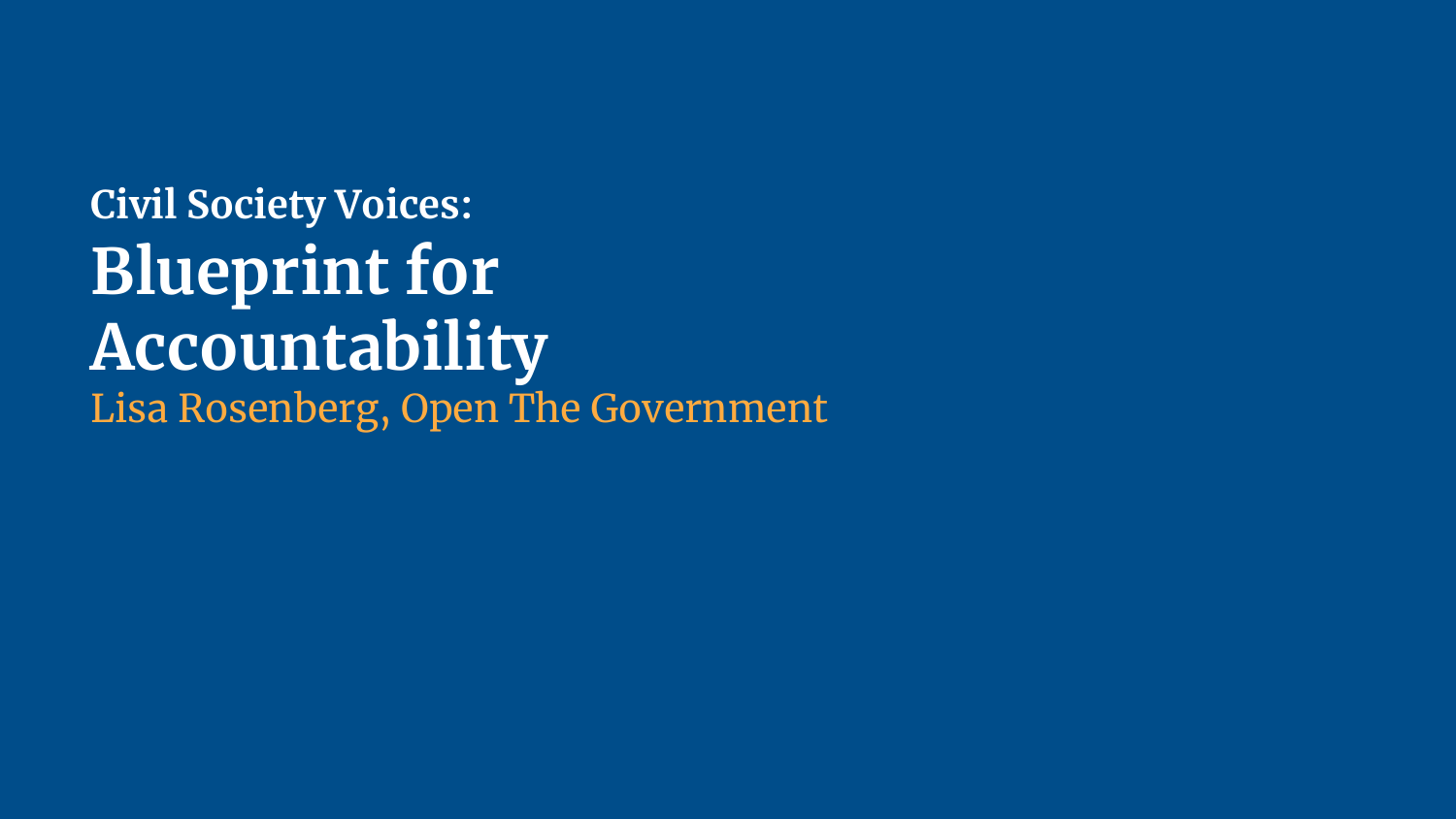## **Next steps on the NAP co-creation process**

On May 20th at 12pm ET visit open.usa.gov